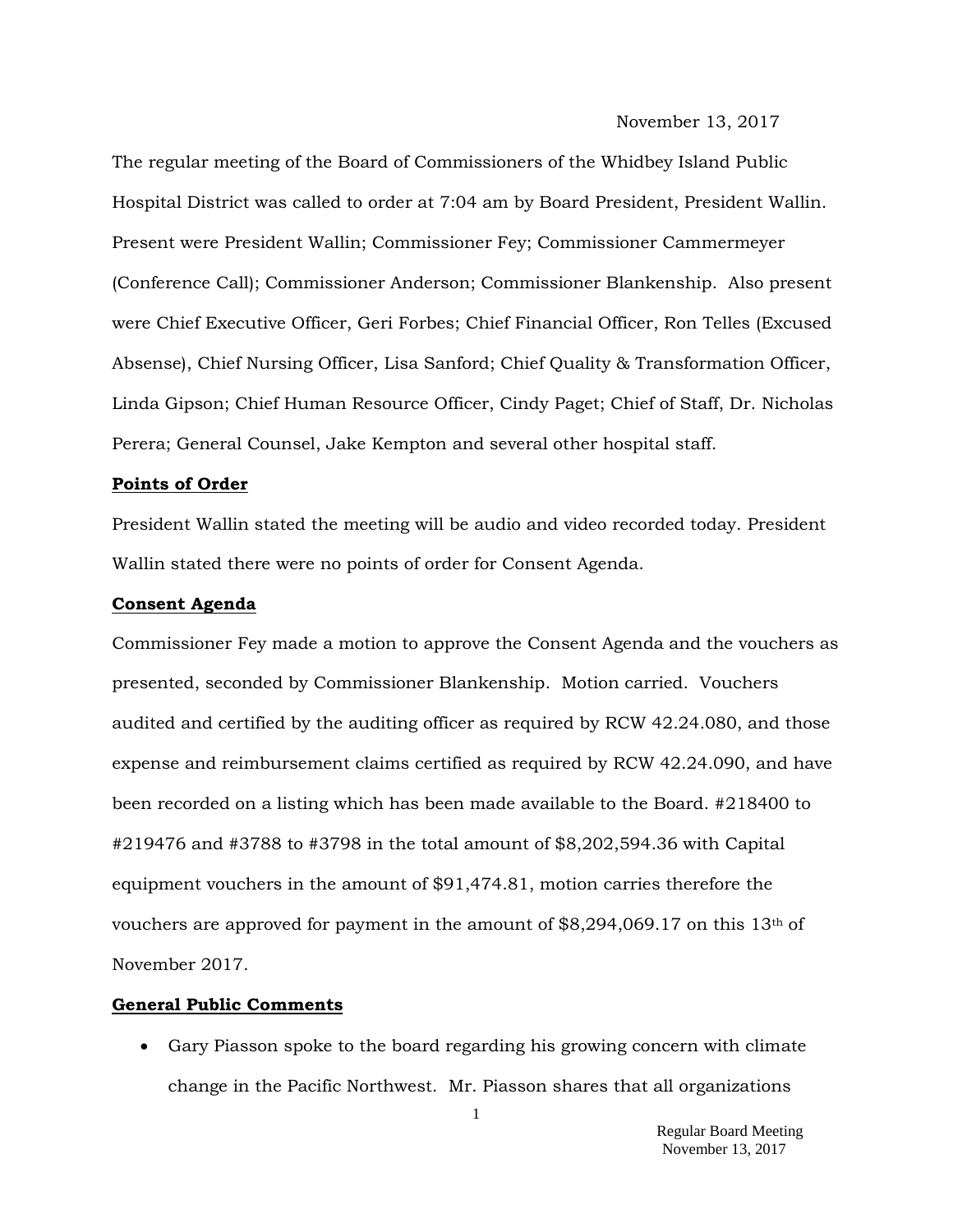involved with Healthcare including the AMA, ANA, APA agree that climate change is the number one threat to our health this century. Recent extreme weather events here and abroad have demonstrated some of these impacts. Even if we quickly cut our carbon emissions, global temperatures will rise by 2.7 degrees Fahrenheit within the next 9-10 years. We are entering an era of dramatic changes in the earth's climate. Mr. Piasson shares that he and his wife will be attending the International Transformational Resilience Coalition (ITRC) conference, which will help him actively, educate our staff. Mr. Piasson will report back to the board after this meeting.

#### **Nursing**

Lisa Sanford, CNO

- ED Manager candidate is coming on site after the Thanksgiving Holiday.
- Trish Nielsen our current OB manager has decided to step down, after 11 years.
- Lisa recently joined in the Rural Health CNO collaborative, she is looking to gain knowledge and make connections from other Rural Hospitals.
- Medical Surgery team has been successful and not had a fall in the past 90 days.
- Operating Room was shut down over the last weekend successfully for maintence, and addition of humidification. We will be opening today again at 7:30 am.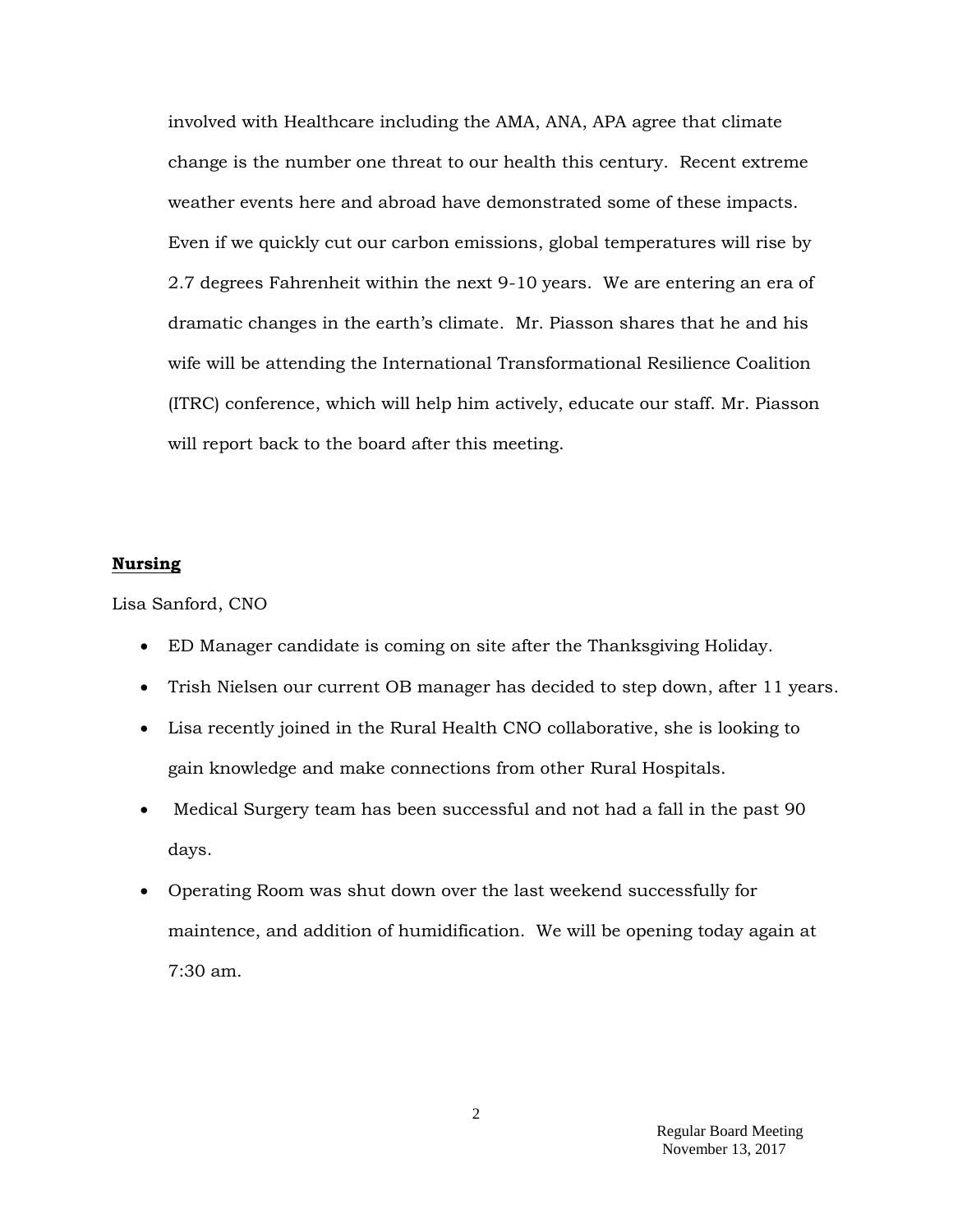## **Quality & Patient Safety**

Linda Gipson gave a Quality update.

- We have entered a collaborative relationship with Pacific Northwestern University. This will be bringing in third and fourth year medical students that we will be rotating through our clinics.
- This relationship will allow us the opportunity to recruit not only providers, but nurses, pharmacists, PA's and MA's.
- A regional campus design allows our own physicians the opportunity to be adjunct faculty at the University. The constant interaction with students will additionally have a positive influence to keep our physicians continually challenged.
- The first student will be here on a semester basis this spring. We are currently assisting PNU students search for housing on island.

# **Medical Staff Report**

Chief of Staff Report: Dr. Nick Perera, Chief of Staff reported the following:

- November Chief Nominations Results
	- o Douglas Langrock, MD, was elected as the Chief of Staff elect.
	- o Dr. Langrock is going to continue his role as the Chief of Community Healthcare while he remains the Chief of Staff elect.
	- o Robert Johnson, MD, was reelected as Chief of Surgery.
	- o Mahal Maninder, MD, was reelected as Chief of Medicine.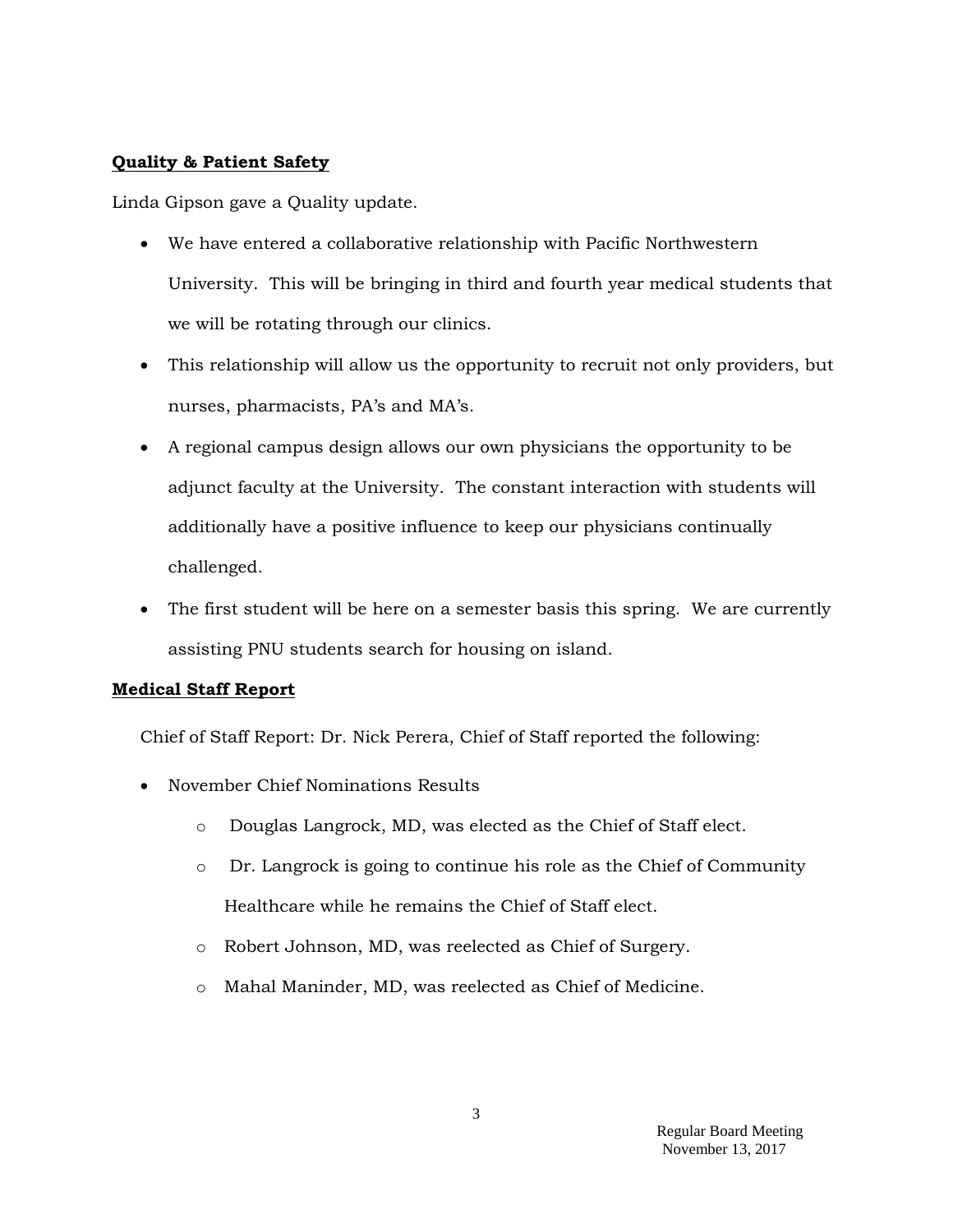- New Medical Staff
	- John Vassar, MD, Anesthesiology
	- Christine Wiese, ARNP, Hospitalist

Dr. Nicholas Perera presented the following Privileges for approval.

### o **Privileges**

o Revised Certified Nurse Midwife (CNM) Privileges

Commissioner Fey made a motion, seconded by Commissioner Anderson to approved revised Certified Nurse Midwife (CNM) Privileges. Motion carried.

o Revised Emergency Medicine Privileges

Commissioner Fey made a motion, seconded by Commissioner Anderson to approved revised Emergency Medicine Privileges. Motion carried

Dr. Nicholas Perera presented the following Initial Appointments.

| Provisional Telemedicine      |
|-------------------------------|
| Provisional Telemedicine      |
| Provisional Telemedicine      |
| Provisional Telemedicine      |
| <b>Provisional Courtesy</b>   |
| Provisional Advanced Clinical |
| Practitioner                  |
| <b>Provisional Active</b>     |
| Provisional Active            |
| Provisional Advanced Clinical |
|                               |

Practitioner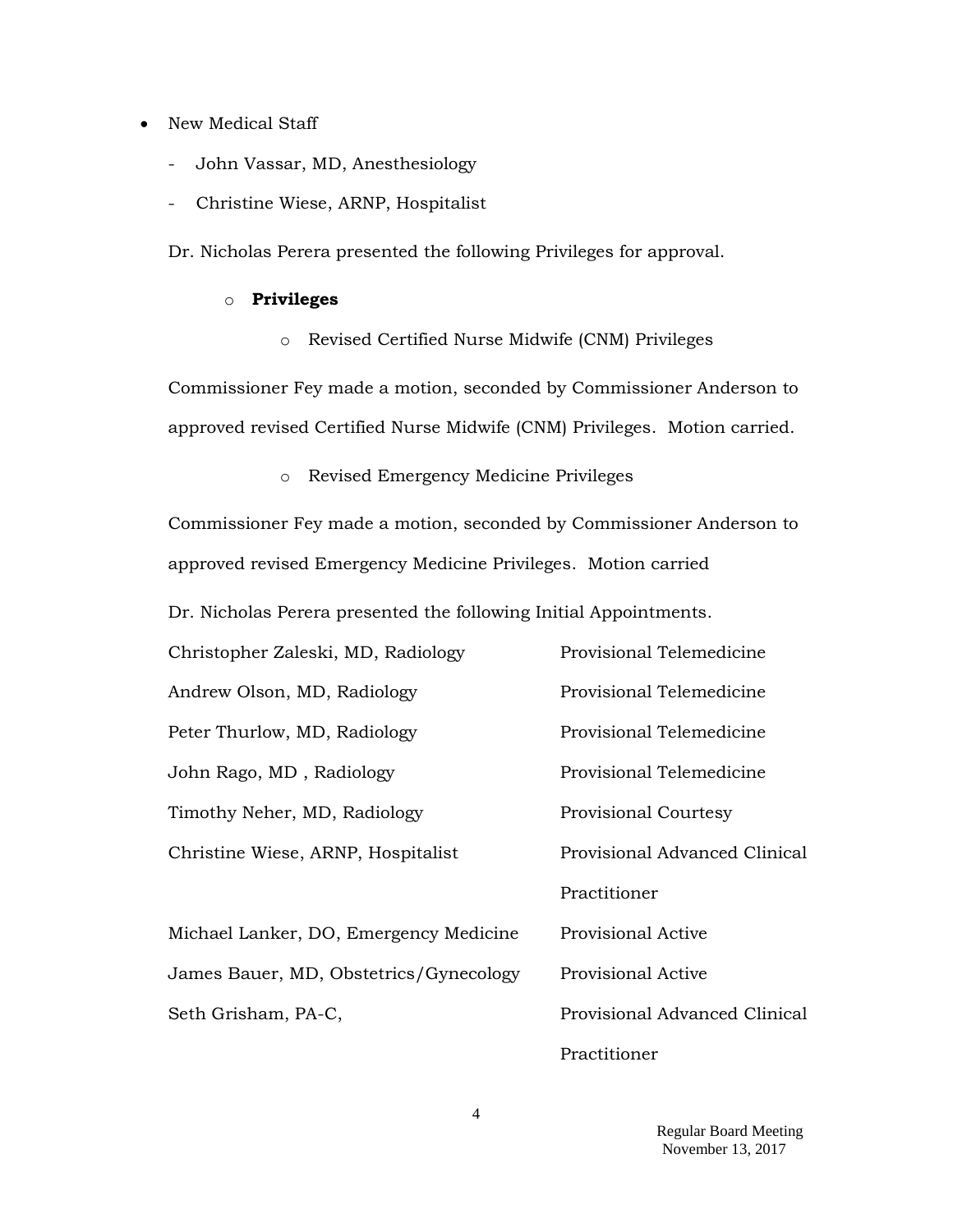Commissioner Wallin made a motion, seconded by Commissioner Anderson to approve the Initial Appointment as presented. Motion carried. Dr. Nicholas Perera presented the following Reappointments. Alice Brown Josafat, MD, Radiology Courtesy Reappointing of

Telemedicine

Commissioner Fey made a motion, seconded by Commissioner Anderson to approve the Reappointments as presented. Motion carried.

## **Staff and Status Reports from Administration**

Administrative Update

Geri Forbes, CEO reported the following:

- PNU partnership is great opportunity for us to get exposure with students as they are seeking residency and recruit them to Whidbey Island.
- Dr. Bauer is going to be a great addition to our OB-GYN team, and he will be helping transition, as Dr. Burnett has decided to retire.
- The month of October was Breast Cancer awareness month, and we here at WhidbeyHealth had "Think Pink" signage up and down Whidbey Island. This effort helped raise awareness to our local community, and support a great cause.
- Joanne and Art Patterson's family and friends have come together and donated a sculpture to WhidbeyHealth, as a thank you to the hospital and its team. The "Hearts" sculpture is proudly displayed in the hospital lobby for all to enjoy.
- WhidbeyHealth's annual trick or treating event drew in nearly 200 children this year. Each departments creativity and giving has once again helped make this a successful event.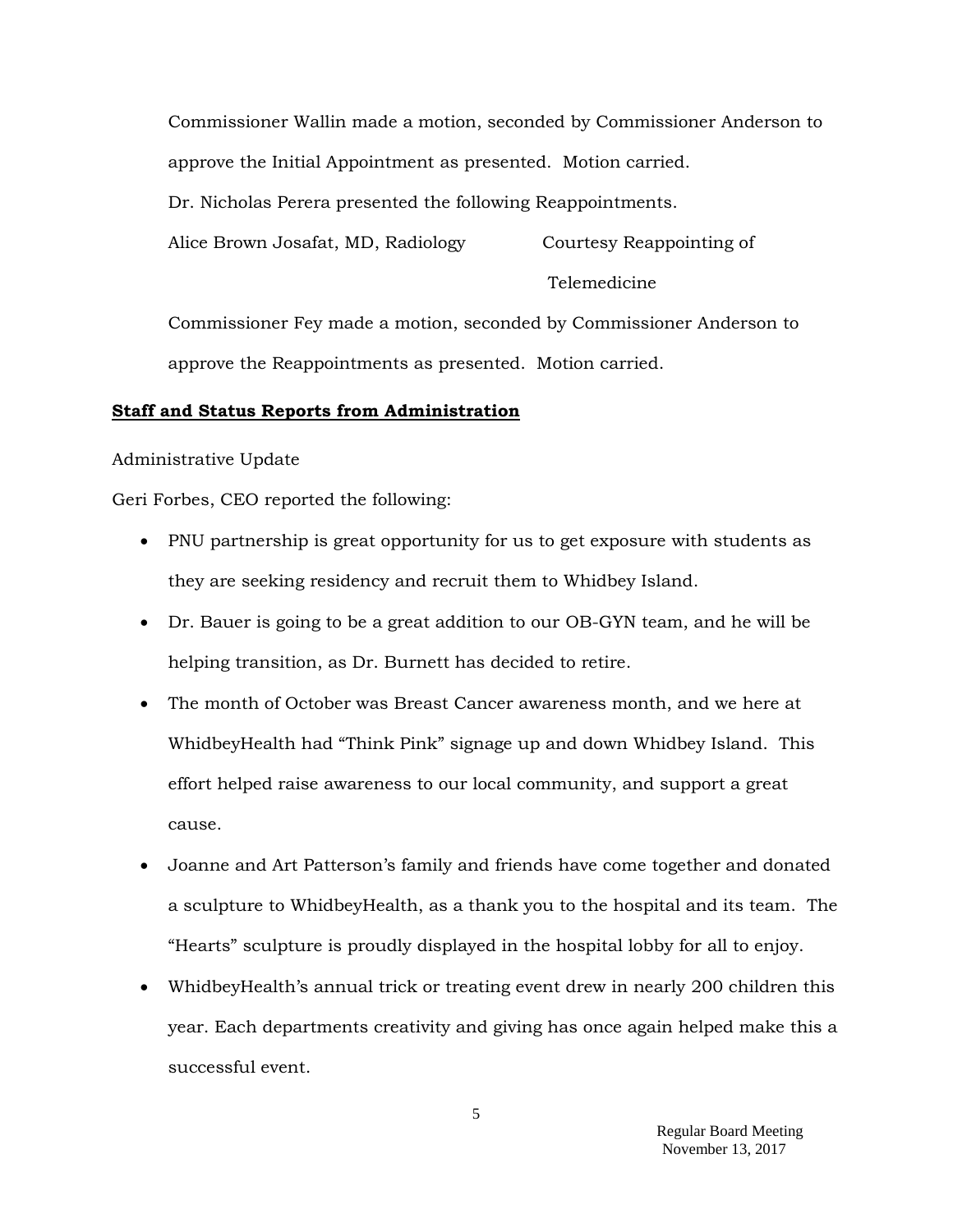- A new alliance with Siemens Healthineers has begun. This is another partnership that we are very excited about, which has been in the works for over a year. The Siemens partnership allows us to replace 100% of our radiology equipment over the next 5 years, with a 10 year contract. Geri introduced Ryan Boxleitner, our key contact from Siemens, to our board.
- This is the first partnership of its kind in the United States. This will be beneficial to Whidbey Island, as we set the standard for all rural communities. The opportunity is upon us to make connections and bring in other communities to see how beneficial this type of partnership can be.

## **Finance:**

Jennifer Reed, Controller, discussed and presented the following financials for September 2017 on behalf of Ron Telles:

- Clinic visits were all down in volume, as expected, but still better than last year.
- ED has been very stable.
- Patient days are about the same.
- Increased supply cost for the Pharmacy will continue.
- Tax Levy Resolutions:

Resolution 376: Legal Budget

Commissioner Fey made a motion, seconded by Commissioner Anderson to

approve Resolution 376. Motion Carried.

Resolution 377: EMS Tax increase

Resolution 378: Tax increase

Resolution 379: Tax increase for Plant increase

Commissioner Fey made a motion, seconded by Commissioner Anderson to

approve Resolutions 377, 378, 379. Motion Carried.

6